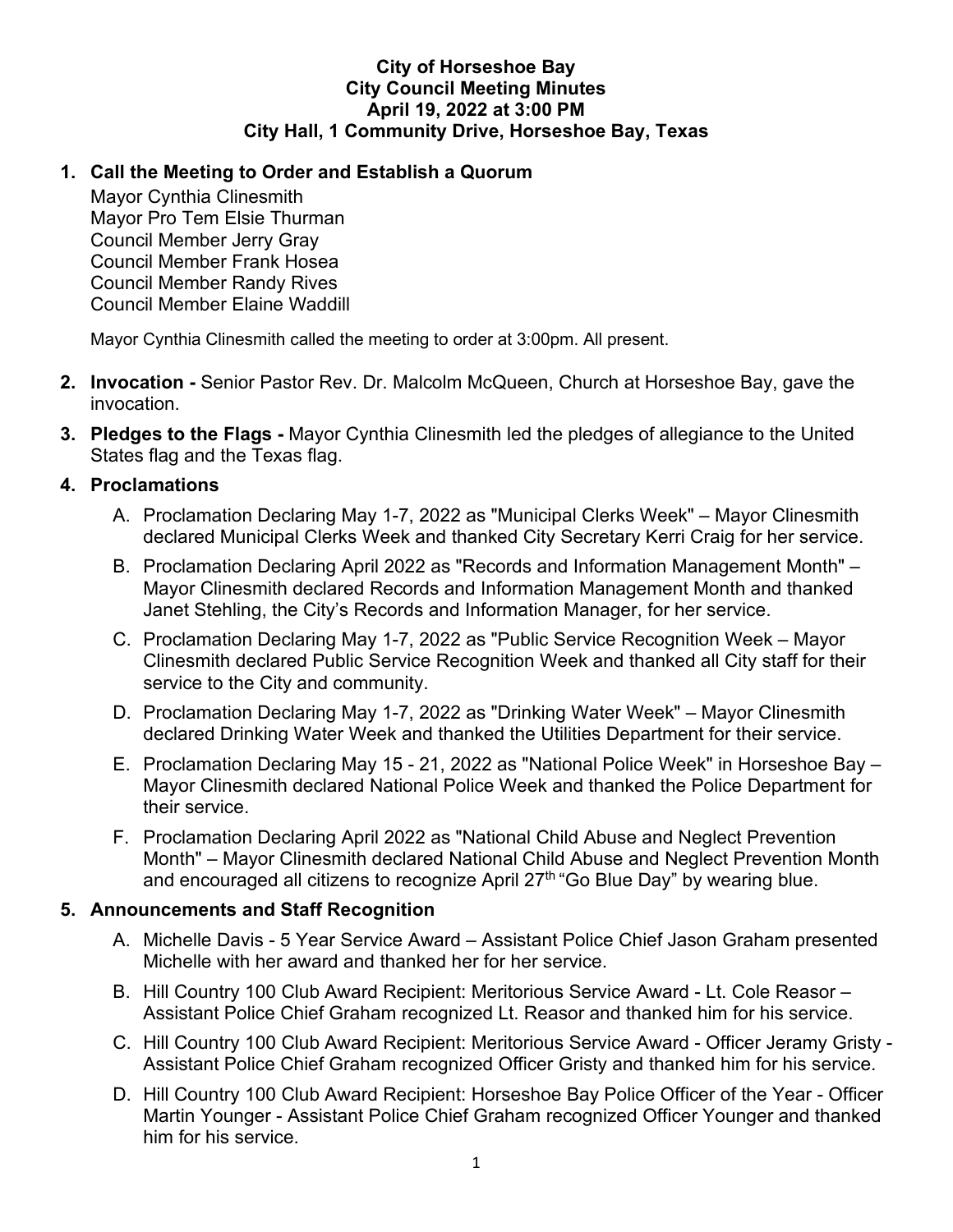- E. Hill Country 100 Club Award Recipient: Firefighter of the Year Jonathan Morrison Fire Chief Batla recognized Firefighter Morrison and thanked him for his service.
- F. Community Service Award from the HSB POA to Ray Garcia Development Services Director Sally McFeron recognized Mr. Garcia and thanked him for his service.
- G. Community Service Award from the HSB POA to Jeff Koska Development Services Director McFeron recognized City Manager Koska and thanked him for his service, and also recognized Council Member Hosea for being recognized by the HSB POA as well.
- **6. Public Comment –** Mike Kolar spoke regarding growth in Horseshoe Bay and the possibility of adding a fee for every new home being built in Horseshoe Bay in order to stem growth, such as \$5,000 to \$10,000 per home, that could be used for multiple purposes. No action taken.

### **7. Presentations**

#### *Informational only; no action to be taken.*

 A. Fiscal Year 2022 Second Quarter Financial Report – City Manager Koska provided a presentation, which is on file. No action taken.

#### **8. Public Hearing Items**

#### *Public Hearing and possible action regarding:*

A. Ordinance 2022-11: Extending the Temporary Moratorium for Any Development Related Activities Solely for Zone 13 Caprock and Tract BBB-2A of Horseshoe Bay West Plat No. W15.67 Within the City Limits, Until February 20, 2024; and Providing for Findings of Fact, Severability, Repealer, Effective Date, and Proper Notice and Meeting, *Horseshoe Bay Resort, Ltd., Applicant –* Development Services Director McFerson provided a report, which is on file. Mayor Clinesmith opened the public hearing at 3:37pm. No one spoke. Mayor Clinesmith closed the public hearing at 3:41pm. Council Member Waddill motioned to approve Ordinance 2022-11 as presented. Council Member Gray seconded. VOTE: 5-0 in favor, motion passed.

#### **9. Business**

#### *Discuss, Consider, and Possibly Take Action Regarding:*

- A. Ordinance 2022-13: Amending Appendix A Fee Schedule, Article A3.00 Building and Development Fees; Making Other Provisions Related and Incidental Thereto Providing for Findings of Fact, Repealer, Severability, Effective Date, and Proper Notice and Meeting - Development Services Director McFerson provided a report, which is on file. Mayor Pro Tem Thurman motioned to approve Ordinance 2022-13 as presented. Council Member Hosea seconded. VOTE: 5-0 in favor, motion passed.
- B. City Center Update Mayor Clinesmith provided an update on this project. No action taken.

#### **10. Consent Agenda**

#### *All consent items are considered to be routine and will be enacted by one motion and vote.*

- A. Approval of the March 8, 2022 City Council Workshop Minutes
- B. Approval of the March 15, 2022 City Council Meeting Minutes
- C. Approval of Engagement Letter for Independent Audit Financial Services with BrooksWatson & Co., PLLC to Conduct the Fiscal Year 2022 Audit
- D. Approval of the Fiscal Year 2022 Second Quarter Investment Report
- E. Ordinance 2022-14: Repealing the Ordinance Creating the Fuchs House Advisory